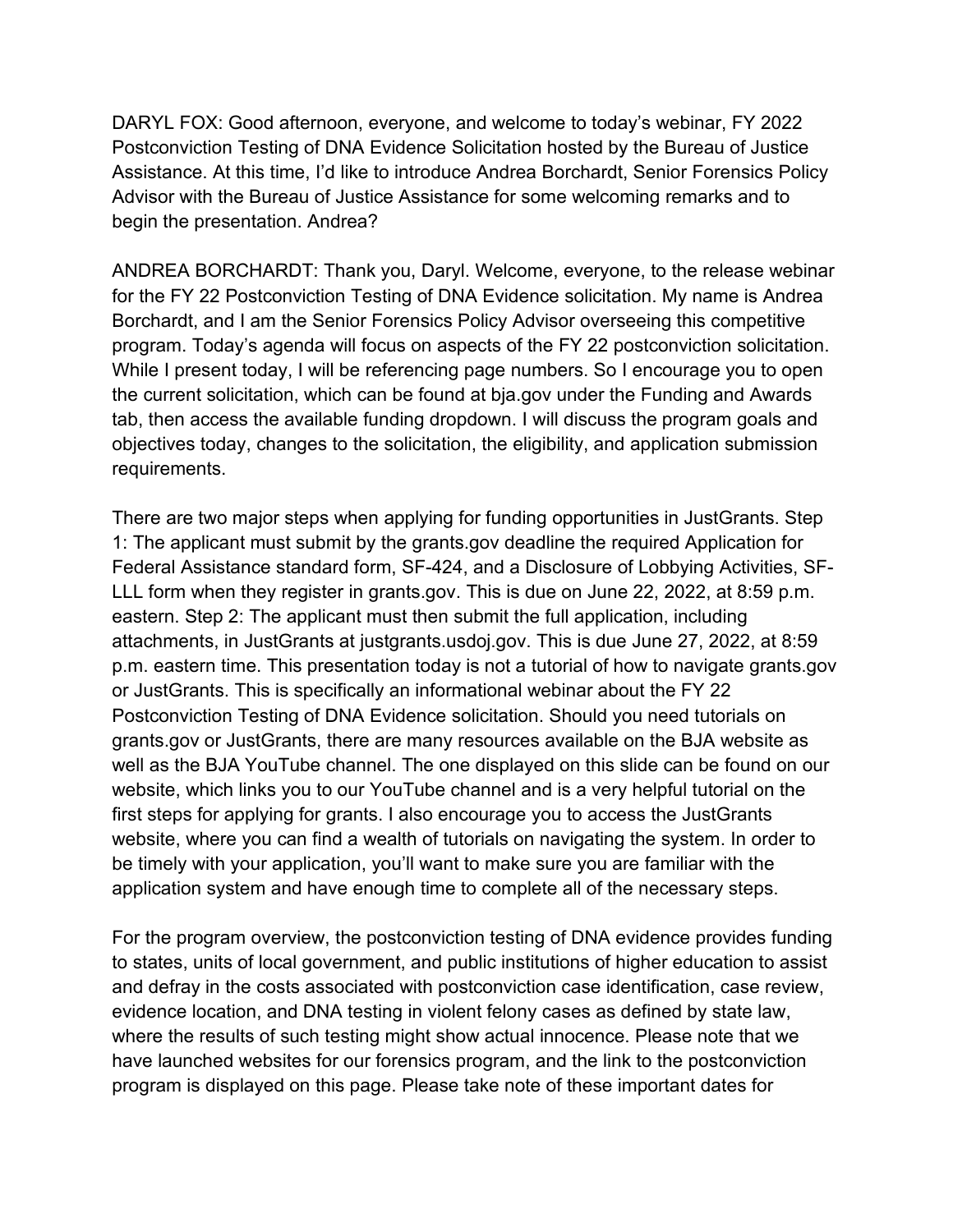application to the postconviction program. The grants.gov deadline, again, is June 22, 2022 at 8:59 p.m. eastern time. If you miss this deadline, you cannot proceed to the JustGrants step. Those that successfully complete the grants.gov step in time, then the JustGrants deadline is June 27, 2022 at 8:59 p.m. eastern time. The goal of this program is to assist states and units of local government with postconviction DNA testing in cases of violent felony offenses where actual innocence might be demonstrated. This is accomplished from the objectives to identify potential postconviction DNA testing cases, to review appropriate postconviction cases to identify those where DNA testing could prove the actual innocence of a person convicted of a violent felony offense as defined by state law, to locate biological evidence associated with such postconviction cases, and perform DNA analysis of appropriate biological evidence and report and review DNA test results.

Important federal award information includes the anticipated amount of funding of just over \$10 million, which allows us to award approximately 22 awards. The period of performance start date is October 1, 2022, and I want to draw your attention to this date. Those who are familiar with this program when it was administered by NIJ, the National Institute of Justice, may have been familiar with different period of performance start date. But now that the program is administered by BJA, the period of performance will begin on October 1, 2022. The period of performance duration is 36 months, and the anticipated maximum award amount per award is \$500,000.

If you turn to page 1 on the solicitation, the cover page, the eligibility for this program is city or township governments, county governments, public and state-controlled institutions of higher education, and state governments. And for the purposes of this solicitation, the word "state" means any state in the United States, the District of Columbia, the Commonwealth of Puerto Rico, the Virgin Islands, Guam, American Samoa, and the Commonwealth of the Northern Mariana Islands.

As can be found on the solicitation, starting on page 9, here's a summary of the permissible expenses for this program. Salary and benefits of additional employees; overtime; limited travel to be used directly for expenses directly associated with case identification, case review, location of evidence, or DNA analysis; computer equipment to be used exclusively for case identification, case review, location of evidence, or DNA analysis; to engage temporary personnel; procurement from private labs with DNA testing; and limited training only for training directly related to case identification, case review, location of evidence, and DNA analysis.

Continuing on page 9 of the solicitation, here's a summary of the expenses that are not permitted. Among other things, funds may not be used for the cost of postconviction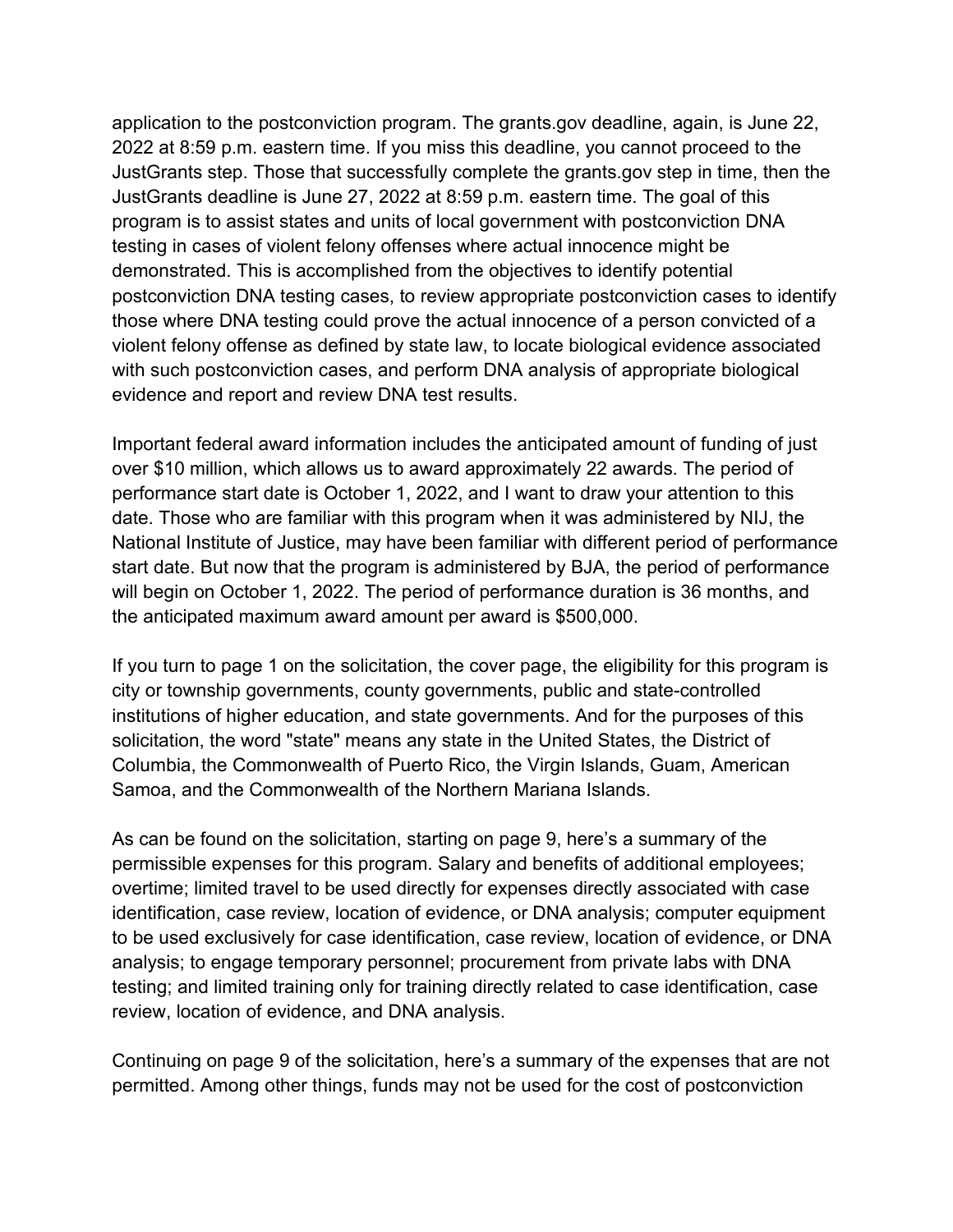relief litigation after the DNA testing of the biological evidence has been completed. This does not mean that you cannot conduct hearings or evidentiary hearings with the court or continue to file legal briefs. This is specific for relief. Funds may not be used for salary and benefits for victim advocacy services; salaries and benefits for overtime for staff who are not directly engaged in case identification, case review, location of biological evidence, or DNA analysis of biological evidence; laboratory equipment; construction; renovation; office furnishings; witness travel; and general litigation training or nonpostconviction DNA training. For any projects proposing to use funds for Forensic Genetic Genealogical DNA Analysis and Searching, or FGGS, you must make note of the following: No DNA profiles (including the SNP profiles generated for FGG testing) generated with funding from this award may be entered into any nongovernmental database such as GEDmatch without prior express written approval from BJA. Each profile tested must receive such written approval from BJA. Once you contact us, we will guide you through the process. Also, any program activity involving FGGS is subject to the DOJ Interim Policy on Forensic Genetic Genealogical DNA Analysis and Searching or the final policy, when issued.

Next, let's talk about what's needed for your application submission. If you can turn to page 10 of the solicitation. The following application elements must be included in the application to meet the basic minimum requirements, or BMR, to advance to peer review and receive consideration for funding. You need to have the proposal abstract, the proposal narrative, the budget worksheet, and budget narrative, which is a webbased form. Once the application is submitted into JustGrants, OJP screens the applications to ensure they meet the basic minimum requirements, or that BMR list, prior to conducting peer review. The applications that do meet BMR will be evaluated for technical merit by a peer review panel. Although specific requirements may vary, the following are common requirements applicable to all OJP solicitations. The application must be submitted by an eligible type of applicant. The application must request funding within the programmatic funding constraints. The application must be responsive to the scope of the solicitation. And the application must include all necessary items to meet BMR. And if the application has met all of these requirements, it will proceed to the peer review panel. During peer review, BJA selects subject matter experts to review the applications according to the merit review criteria. These can be found on pages 15 to 16 of the solicitation. The reviewers will score the application according to the statement of the problem or description of the issue, the project design and implementation, the capabilities and competencies, the plan for collecting the data required for the solicitation's performance measures, and the budget. More details can be found on pages 11 to 12 of the solicitation for what to include in your application.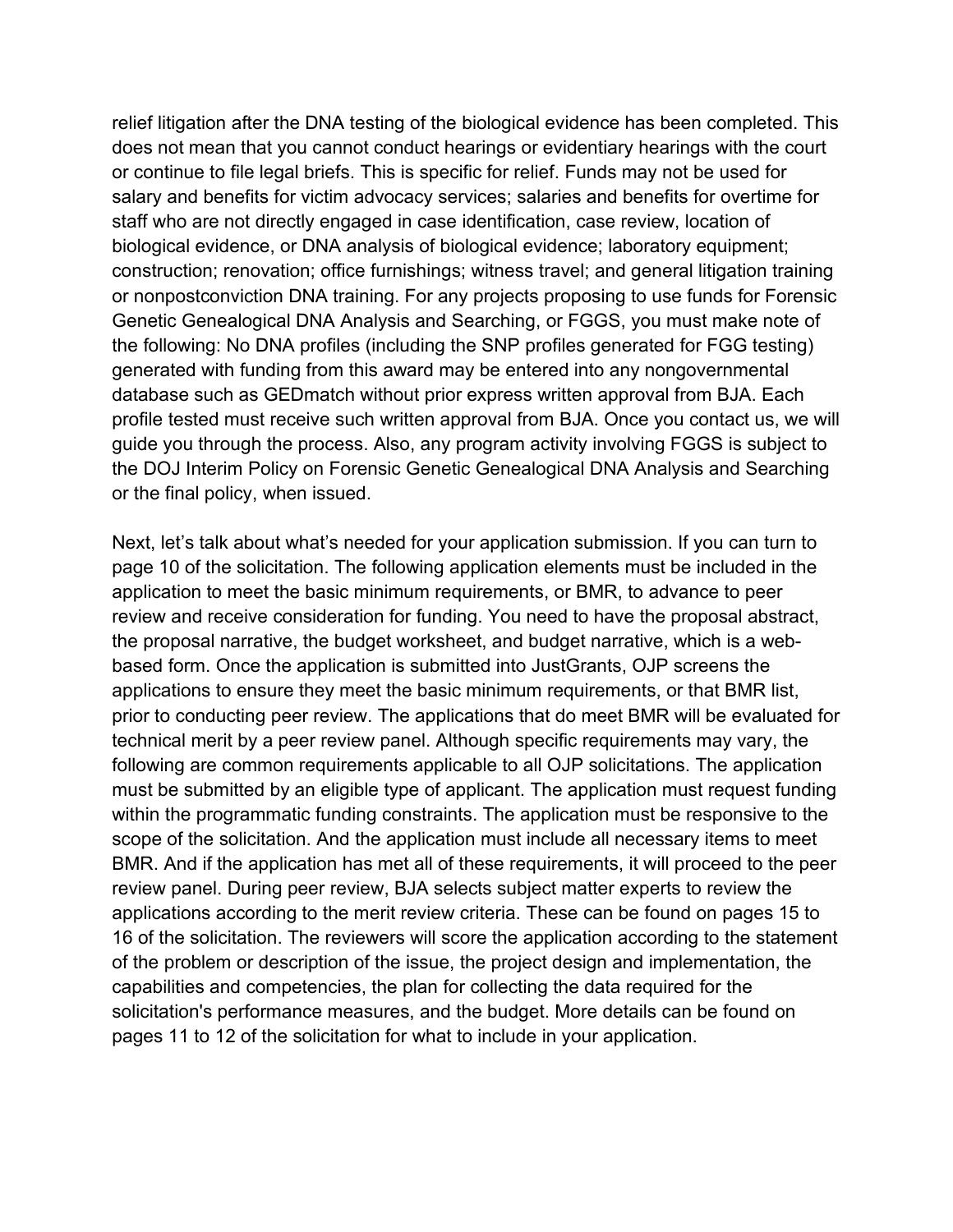For example, if you turn to page 11 under the Project Design and Implementation, the applicant will be scored according to this whole list of bullets. I'll read the first few. The applicant will be scored on how well they describe the strategy to address the needs identified in the description of the issue, particularly any areas of special concern and their relevance to the goals and objectives of the program. The applicant will also be scored how well they describe the implementation approach, including case review selection criteria and the target number of cases to be reviewed with the award funds. So I encourage you to pay special close attention to these sections when developing your project and writing your proposal. Again, these can be found on pages 11 to 12 of the solicitation

We do receive a lot of questions about this section, the certification as to provision of postconviction DNA testing and preservation of biological evidence. This can be found on pages 13 to 14 of the solicitation. So this whole section is taken from the authorizing legislation for this program and must be followed in order to access funds from this program. I'm actually gonna read these sections which are taken from pages 13 and 14 of the solicitation. An applicant must submit an express certification from the chief legal officer of the state, typically the Attorney General, that the state (1) provides postconviction DNA testing of specified biological evidence under a state statute or under state rule, regulations, or processes for persons convicted after trial and under a sentence of imprisonment or death for a state offense of murder or forcible rape in a manner intended to ensure a reasonable process for resolving claims of actual innocence. And (2) preserves biological evidence secured in relation to the investigation or prosecution of a state offense of murder or forcible rape under a state statute, local ordinances, or state or local rules, regulations, or practices in a manner intended to ensure that reasonable measures are taken by all jurisdictions within the state to preserve such evidence.

To continue, again, found on pages 13 and 14, the certification must be executed by the chief legal officer of the appropriate state for each state in which postconviction cases are sought to be funded consistent with the solicitation. Funds will not be made available to applicants (if awarded) that fail to submit a properly executed certification or certifications. And the certification must be made on the BJA-provided template. The link is in the solicitation, and the link can also be found on the slide below. I believe it's also posted in the chat.

Again, continuing on pages 13 and 14. While it may be submitted with the application package, submission of the certification is not required at the time of application. If an award is made, access to award funds will be withheld until the certification is received and approved by BJA. Note to all applicants, in particular, applicants proposing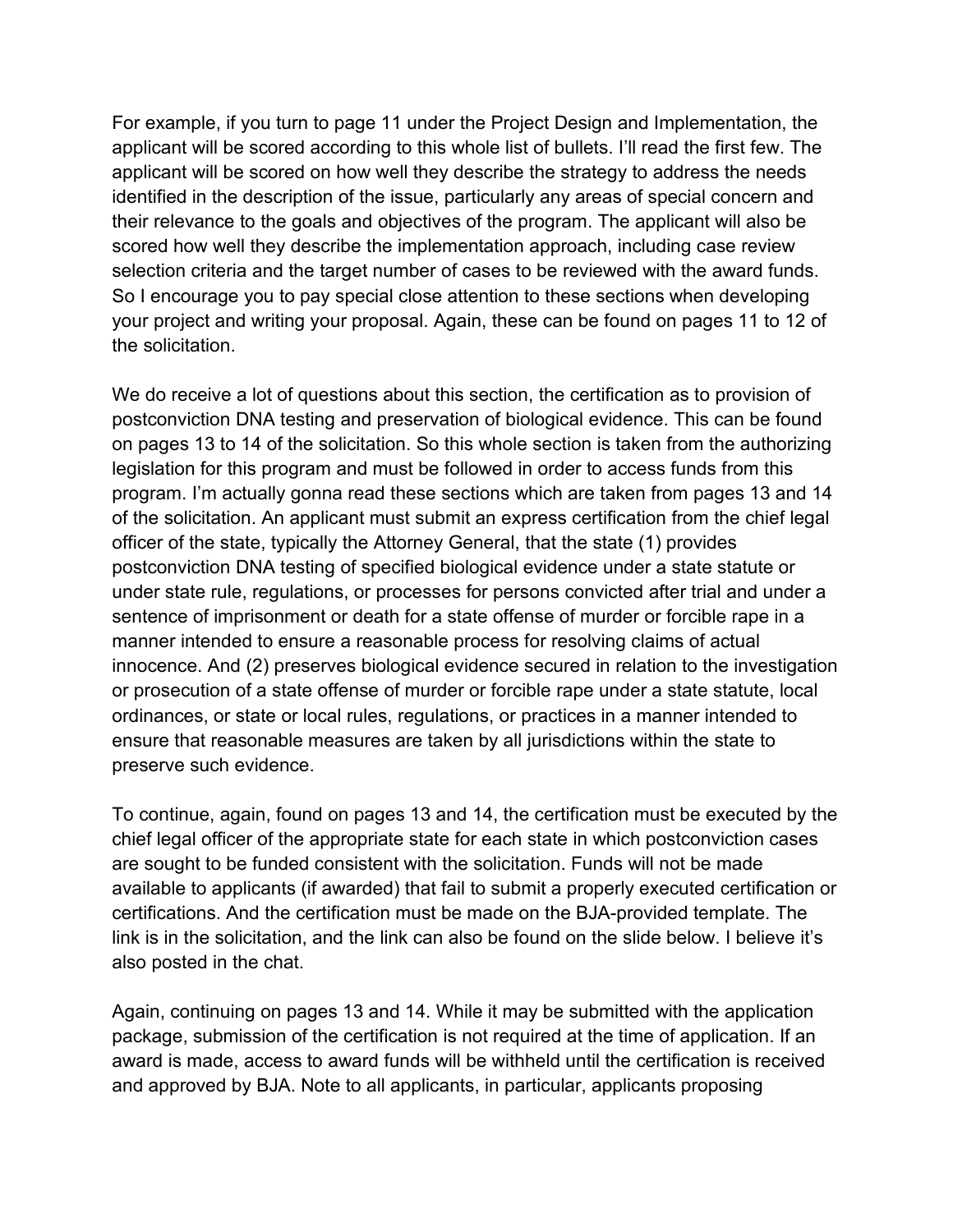postconviction DNA testing projects involving cases outside the applicant's state. The certification must be executed by the chief legal officer of the appropriate state for each state for which postconviction cases are sought to be funded consistent with the solicitation. Again, funds will not be made available to applicants (if awarded) that fail to submit a properly executed certification.

OK, once you have finalized all of the documents you believe you needed to pull together for your application, you can turn to your application checklist, found on pages 17 to 19, to make sure you followed all of the required steps for a successful application. This here on the screen is a screen grab presented here and--but the full checklist is on the solicitation starting on page 17 and ending on page 19. And for your reference, I've broken down the past 4 years of applications and awards for this program. Most recently in FY 21, we received 13 applications, and we were able to make all 13 awards. So, 100% of applications received were funded. This is very rare and actually had to do with the number of applications, the availability of funding, and the strength of the applications we received.

As we wrap up this informational session, I want to, again, draw your attention to important dates for the solicitation. The grants.gov deadline is June 22, 2022 at 8:59 p.m. eastern time, while the JustGrants deadline is June 27, 2022 at 8:59 p.m. eastern time. If you fail to meet the grants.gov deadline, you cannot proceed to the JustGrants portion of the process. If you run into any problems with the application, there are various resources available to assist you, depending on where you encounter the issues.

You may reach out, for example, to the grants.gov email or hotline, as listed in this slide. If you encounter issues with JustGrants, this slide outlines JustGrants resources to assist you. Please take note of the hotline number and email addresses, as well as the hours of operation. And if you have questions about the solicitation or need general assistance, you may also reach out to the OJP Response Center. Again, please take note of the ways to connect--with phone, chat, or email--as well as the hours of operation.

Thank you all for your hard work and dedication! And thank you for tuning in to this webinar. We'll now take questions in the Q&A.

DARYL FOX: Thanks so much, Andrea. Just a reminder for everybody on today's call, the PowerPoint recording and transcript for today will be posted to the BJA website. So, keep an eye out in your email box with--you registered today, and once those are posted, you'll get a notification there. If you do have a question, the far bottom-right